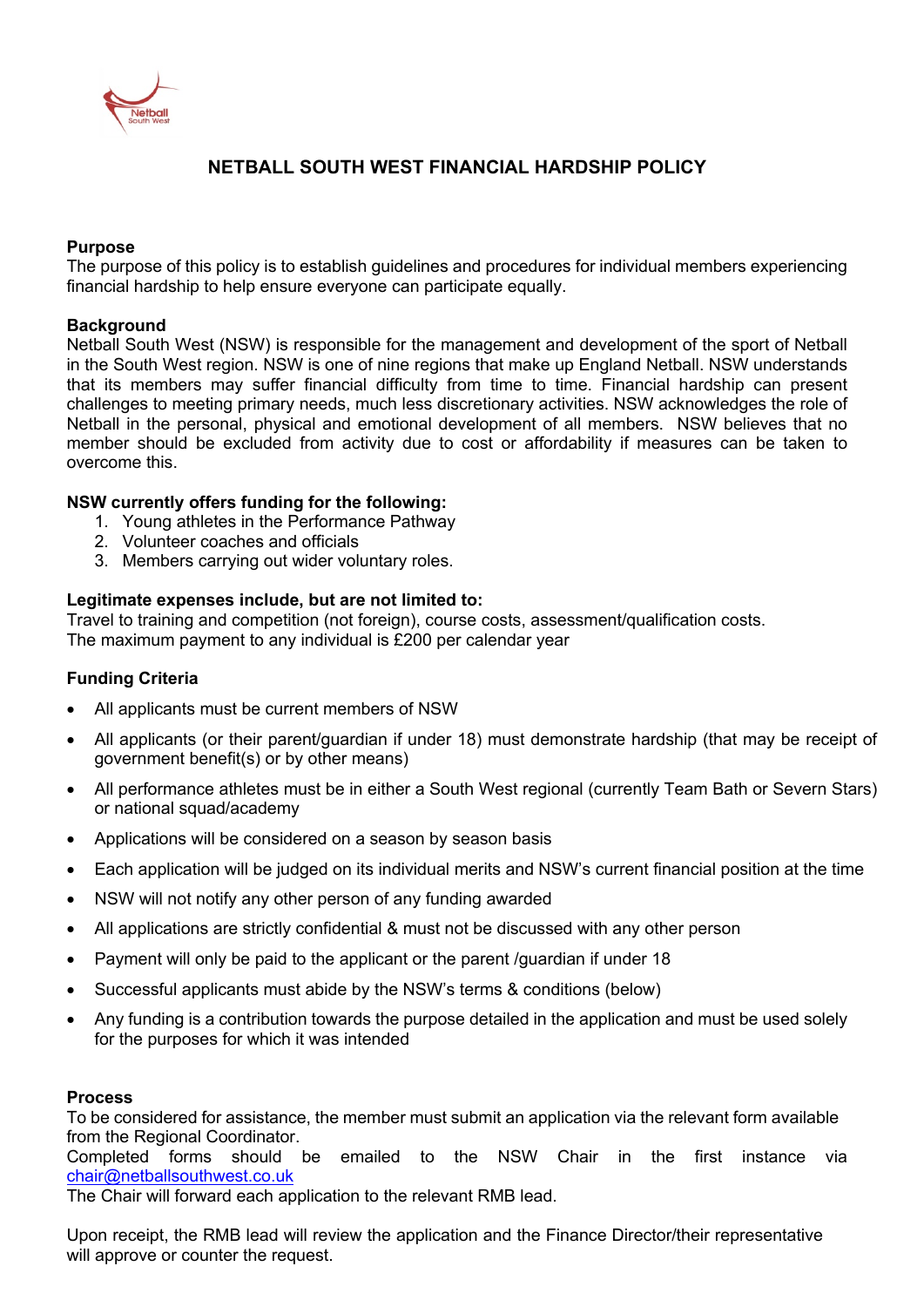The RMB lead in question will communicate the decision and payment plan by email to the applicant.

If funding is awarded applicants should return a written acknowledgement to NSW's offer.

# **Terms & Conditions**

# **Monitoring, Review and Reporting**

Successful applicants must comply with all reasonable requests made by NSW for information and/or documentation in connection with, the funding. The information requested may be in relation but not limited to income and expenditure, and performance or results of the purpose.

Successful applicants agree to:

- inform NSW immediately in writing of any changes in their personal circumstances during the term of the funding, which may directly or indirectly affect their application for the funding (e.g. withdrawal from the performance programme due to sickness, injury, any other incapacity)
- keep ENgage up to date with any change of their permanent residential address

### **-Suspension, Termination and Amendment of Funding**

NSW reserves the right to reduce the amount of the funding, suspend payments due or otherwise amend payments of the funding or terminate it forthwith upon notice in the event that:

- the financial position of NSW substantially changes for the worse; and/or
- should such funds allocated by NSW be less than originally projected to the extent that NSW cannot meet all its commitments

NSW reserves the right to reduce, increase or otherwise amend the funding to reflect changes in the applicant's personal financial circumstances during the term of the funding.

NSW may require part or all of the funding to be repaid to NSW if:

- in the reasonable opinion of NSW the applicant fails to apply the funding or any part of it for the purpose for which it was made;
- the applicant fails to comply with or otherwise breaches any of the terms and conditions of the agreement;
- in the reasonable opinion of NSW, any of the assurances given to NSW prior to the date of the fundingwere fraudulent, materially incorrect or misleading;
- the applicant engages in activities, behaviour or practices which, in the reasonable opinion NSW, may bring NSW into disrepute;
- the applicant ceases to be a full member of, or are suspended from NSW;

Any decision made by NSW would be based on individual circumstances and following consultation with the applicant and the NSW RMB.

# **Limitation of Liability**

NSW, its volunteers or sub-contractors will not at any time be liable to the applicant in relation to any matter arising in connection with the funding.

### **Financial**

The applicant accepts sole responsibility for managing their personal financial and tax affairs, including the payment of national insurance and any tax which might arise in relation to the funding. The applicant accepts that NSW will not make any deduction from amounts to be awarded in respect of income tax or national insurance contributions.

# **Data Protection**

Applicants acknowledge that all personal information (including "sensitive" personal information relating to race or ethnic origin, physical or mental health, and other matters covered by data protection legislation) may, in addition to keeping hard copies, be stored electronically or otherwise, and processed by NSW as set out in accordance with current data protection legislation, guidelines and practices.

NSW shall keep your personal information for not longer than 6 years after the end of a funding award and will destroy personal information after this period.